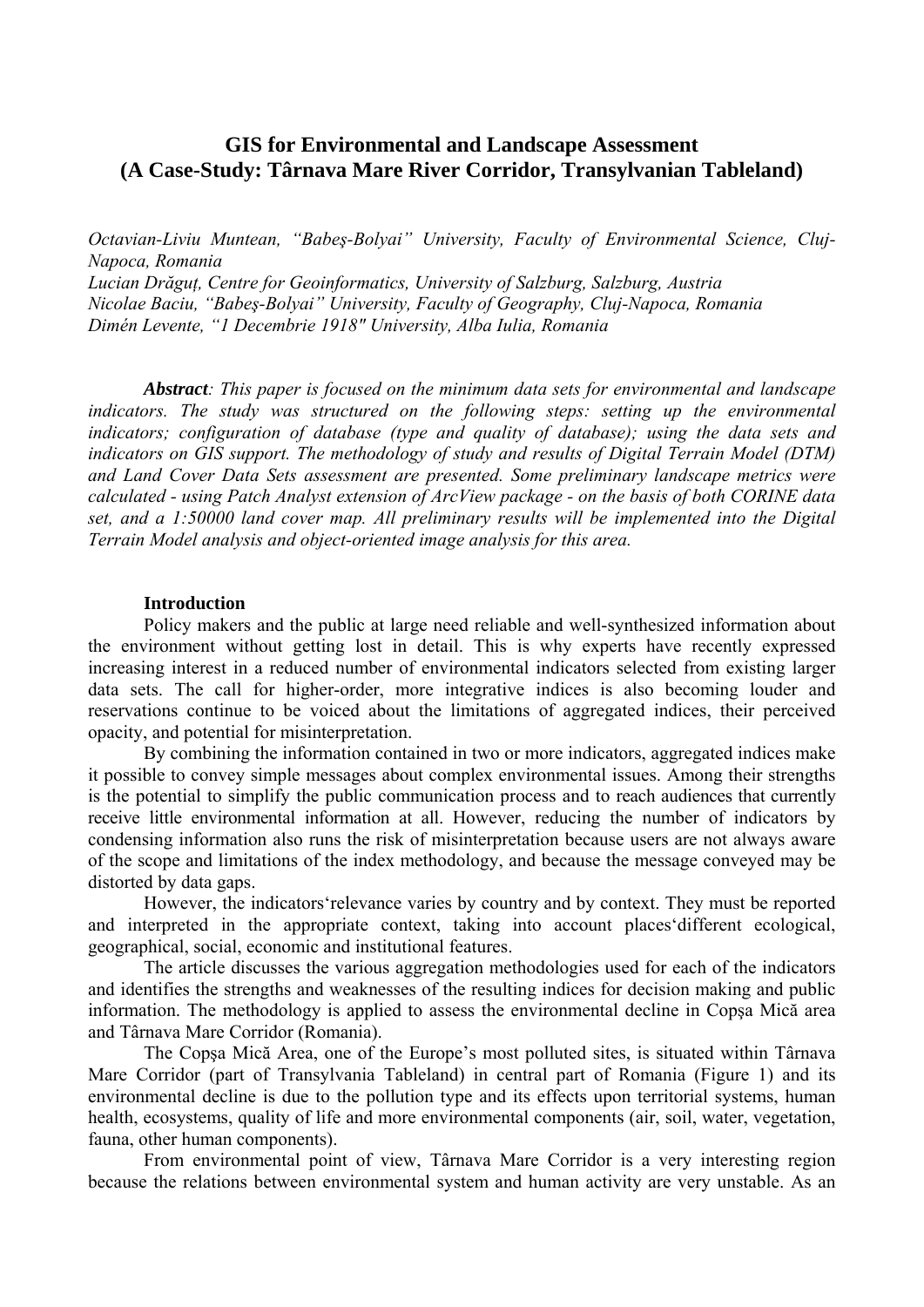economic and human axe of the Târnavelor Tableland, the corridor is a distinctive region, geographically and environmentally ("junction environmental region").



Figure 1. The Geographical Location of Copşa Mică Area in Romania and Târnava Mare River Corridor

We may consider Târnava Mare Corridor as a "running and convergent" environmental model (Muntean, 2003), where Târnava Mare River and Copşa Mică Area were determinant factors. Practically, the human activities capitalized the entirely natural components and influencing them at a large scale.

 The study was structured on the following steps: setting up the indicators: environmental indicators; quality of life indicators; others indicators (demographical, social, health, geographical); configuration of database (type and quality of database); using the data sets and indicators on GIS support.

# **Material and method**

The methodology of analysis and assessment of environmental decline (Muntean et al., 2003) is based on:

- Integrated Territorial Analysis (ITA) of geographical components;
- Environmental Impact Assessment (EIA) of environmental decline (based on RIAM matrix elaborated by Pastakia and Jensen in1998);
- Aggregated Environmental Index (AEI, viewed as a tool for planners and decision factors);
- EIA based on combined Leopold's Matrix and RIAM (Muntean, 2004);
- the assessment of human pressure (index of human pressure based on following indicators: demographical pressing; environmental resources, infrastructure; human impact on the environmental components);
- The build up of environmental data base and using GIS approach based on large part of these indicators.

All data and indicators of our study were selected from official data and scientific reports existing in Romania (Environmental Assessments and Studies, Urban General Plan, Legal Normative, Environmental Protection Agency reports).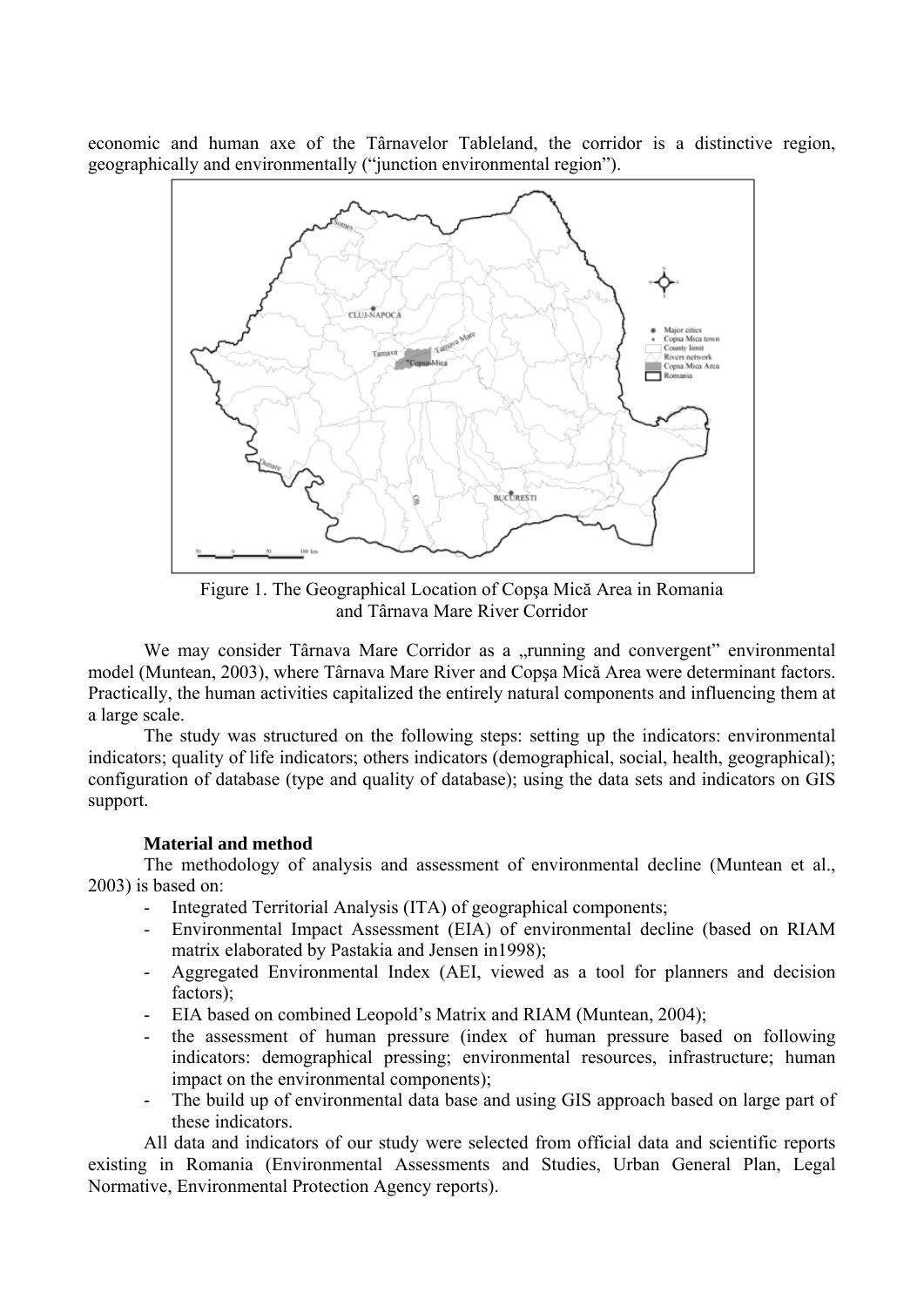The environmental indicators are regarding to: terrain attributes, water, atmospheric features, natural vegetation, fauna, soils, buildings, habitational space, green spaces, and landscape indicators.

The quality of life indicators (social, economic, health) are focusing on: human health, life expectancy, rate of unemployment, educational achievement, and level of incomes (UNDP, 2002).

All these indicators are presented and evaluated to obtain an aggregated environmental index (AEI), which is an expression of the RIAM matrix assessment (Muntean *et al.*, 2003). This AEI has some methodological and practical advantages: is easy to "read" and "understand" by decision makers and assessors; facilitate an objective comparison between different areas and environmental components; is useful to realize a map of environmental impact.

The selection and building of the minimum data sets are actions which depend on the data quality, data accessibility, importance and relevance of environmental data within the Romanian context. Despite of all official reports, this context is characterized by "uncertainty" and partial lack of environmental data.

GIS techniques sustained the decline assessment and they were used for: mapping the environmental components; cartographic presentation of the EIA results (environmental scores); evaluating the human pressure on the territory and mapping the land use/land cover categories of Târnava Mare Corridor.

The main outcomes of these actions were represented by some thematic maps of Copşa Mică area and Târnava Mare Corridor: map of environmental impacts; map of human pressure on territory; map of land use/land cover (European CORINE base, 1992) (Figure 2).

The selection of minimum data sets for landscape indicators. We consider that the standardization amongst CCMS partners is a very important point in order to get comparable results, based on the similar methodologies.

Even if methods are the same, their application on different data sets (in term of quality, resolution, scale) will lead to different outputs. The standardization is a requirement which is strongly dependent on data availability and accessibility at local and national level.

We realized an assessment of the most available data sets, whose results could be used as a starting point towards the necessity of data sets standardization. In our case, these types of datasets are: Digital Terrain Models (ASTER DEM, SRTM) to derive terrain attributes and Land Cover data sets (CORINE LC) to capture landscape structure indicators.



Figure 2. Map of Land Use/Land Cover in Copşa Mică Area and Târnava Mare Corridor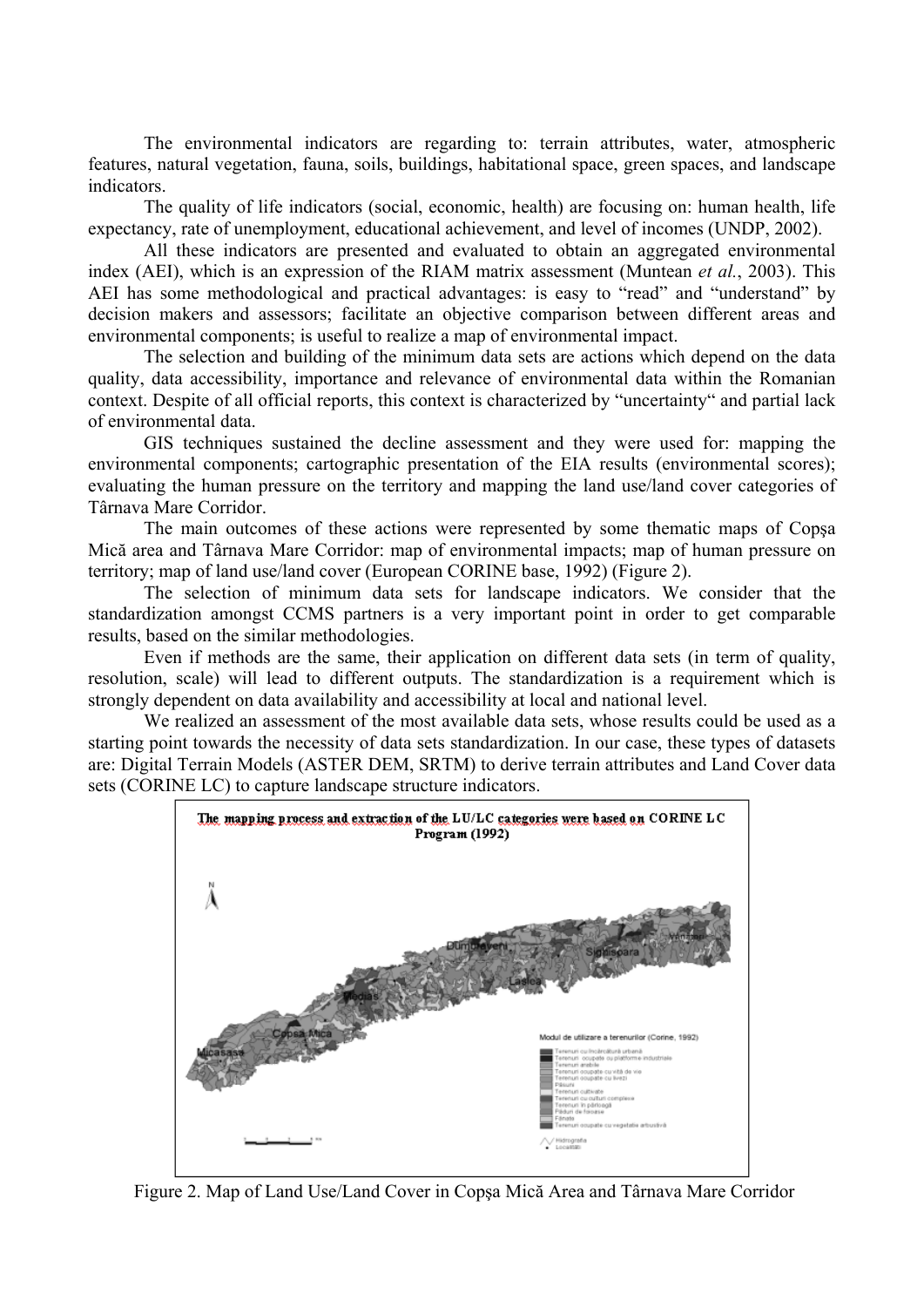The DTM assessment was based on ASTER (Advanced Space Borne Thermal Emission and Reflection Radiometer) DEM and SRTM (Shuttle Radar Topography Mission). These DTMs were chosen to be evaluated because of they are the most available DTMs.

They were compared against 10 m contour lines generated DTM and we observed some errors in the stream flow direction. The visual comparison between different DTMs shows us these errors (Figure 3).



Figure 3. Visual comparison between different DTMs and differences within the images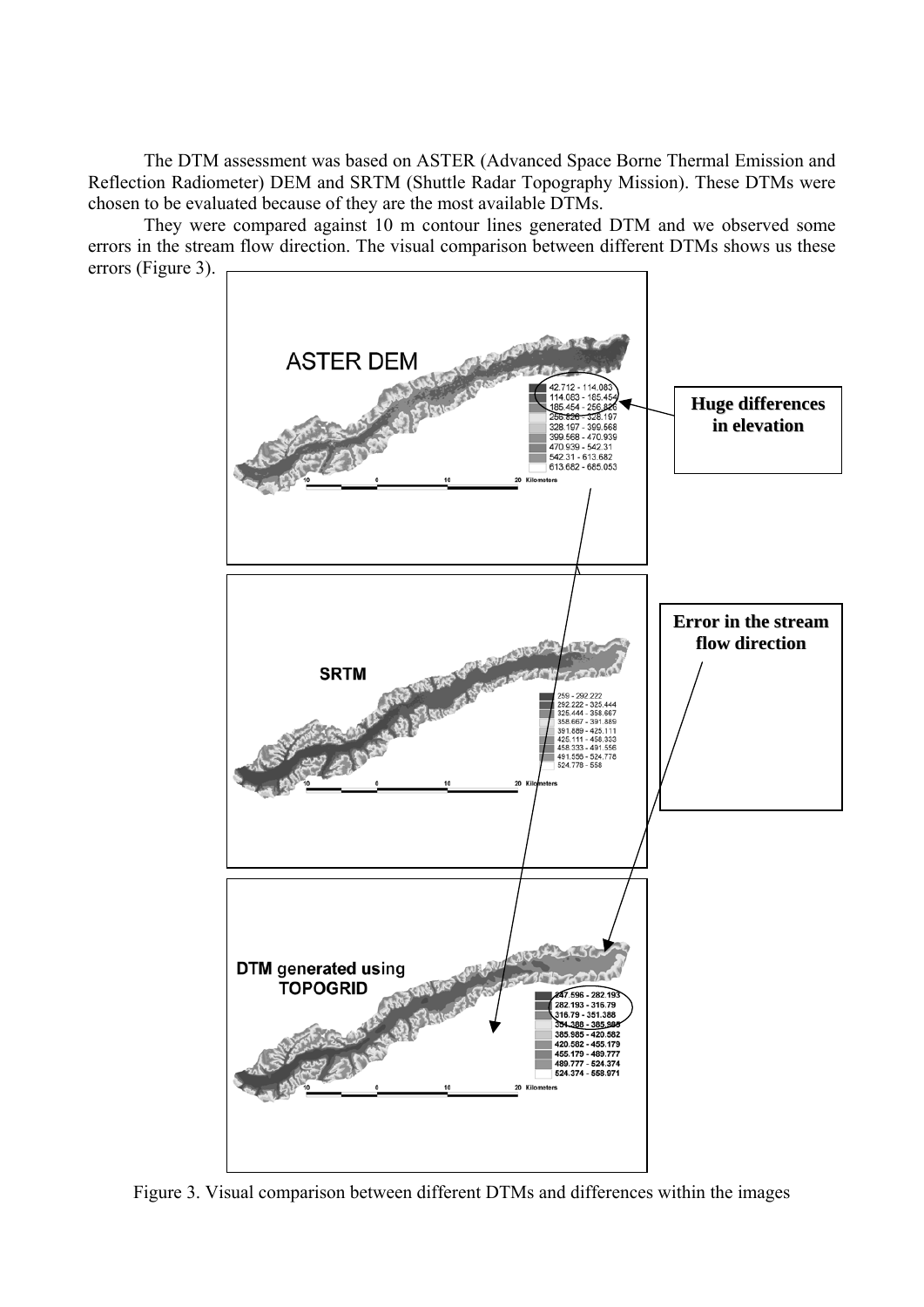Because of it is broadly available for European space, we choose the CORINE LC data set in our evaluation. Some landscape metrics index, namely number of classes (NC), mean patch size (MPS), edge density (ED), and Shannon's diversity index (SHDI) were calculated (using Patch Analyst extension of Arc View package) on the basis of both CORINE data set, and a 1:50000 land cover map.

Landscape metrics on 1:50000 land cover map basis and CORINE LC dataset were calculated. Although the two data sets presented are built at different scales (1:50000 vs. 1:100000), a great part of index are surprisingly close in term of values.

Even if absolute values are very different (see ED), they are however proportional, which means that landscape structure is correct assessed eventually.

Number of classes were reduced in two situations, because of merging together small areas of less important land cover categories (e. g. vineyard).

Very close values are also obtained for MPS and SHDI. However, for the Copşa Mică area, which covers a more fragmented hilly area, the values of SHDI are quite different. This happens because areas less than 15 ha are captured in the CORINE data set as homogeneous agricultural areas.

## **Results and discussion**

Although there are important differences in resolutions between SRTM (90 m) and contour lines generated by DTM (10 m), elevations stand within a range of difference of under  $\pm$  50 m. Differences in elevation are recorded mainly in the sharp contact areas. ASTER DEM is very different from the contour lines generated DTM in term of elevation range  $(\pm 150 \text{ m})$ .

Practically the two surfaces appear too far away from each other to be useful. Better results might be obtained by using absolute models, but this would make the acquisition more complicated. Whether the 90 m resolution of SRTM is considered satisfactory, and its assessment in other areas produce results as good as in our area, this dataset could be used within the CCMS national projects in order to assure comparable outputs.

After this preliminary assessment, CORINE data set seems to be confident enough for landscape metrics applications. This assessment and its results could be discussed and applied in the future development of our project.

#### **Conclusions**

 The next step in our study is to develop a distributed model of the landscape in order to use resulting facets as basis for the environmental assessment and planning. This model is based on Digital Terrain Model analysis and object-oriented image analysis (eCognition 3.0), following a methodology created by Blaschke and Drăgut in 2003.

 The next challenge is the validation of the methodology, indicators, database and results in practice through the calibrating of the spatial model of Copşa Mică area and Târnava Mare Corridor. So, we shall try to realize some comparisons between our results and similar studies or methodologies made in other countries.

## **Acknowledgements**

This work was supported by The National University Research Council, Romania through the Grant CNCSIS 60/364/2006 (Grant coordinator: Dr. Wilfried Schreiber)

#### **References**

Blaschke, T., Drăguţ, L. (2003), *Integration of GIS and object-based image analysis to model and visualize landscapes*, ISPRS workshop "Challenges in Geospatial Analysis, Integration and Visualization II", September 8- 9, 2003, Stuttgart, Germany, 18-23.